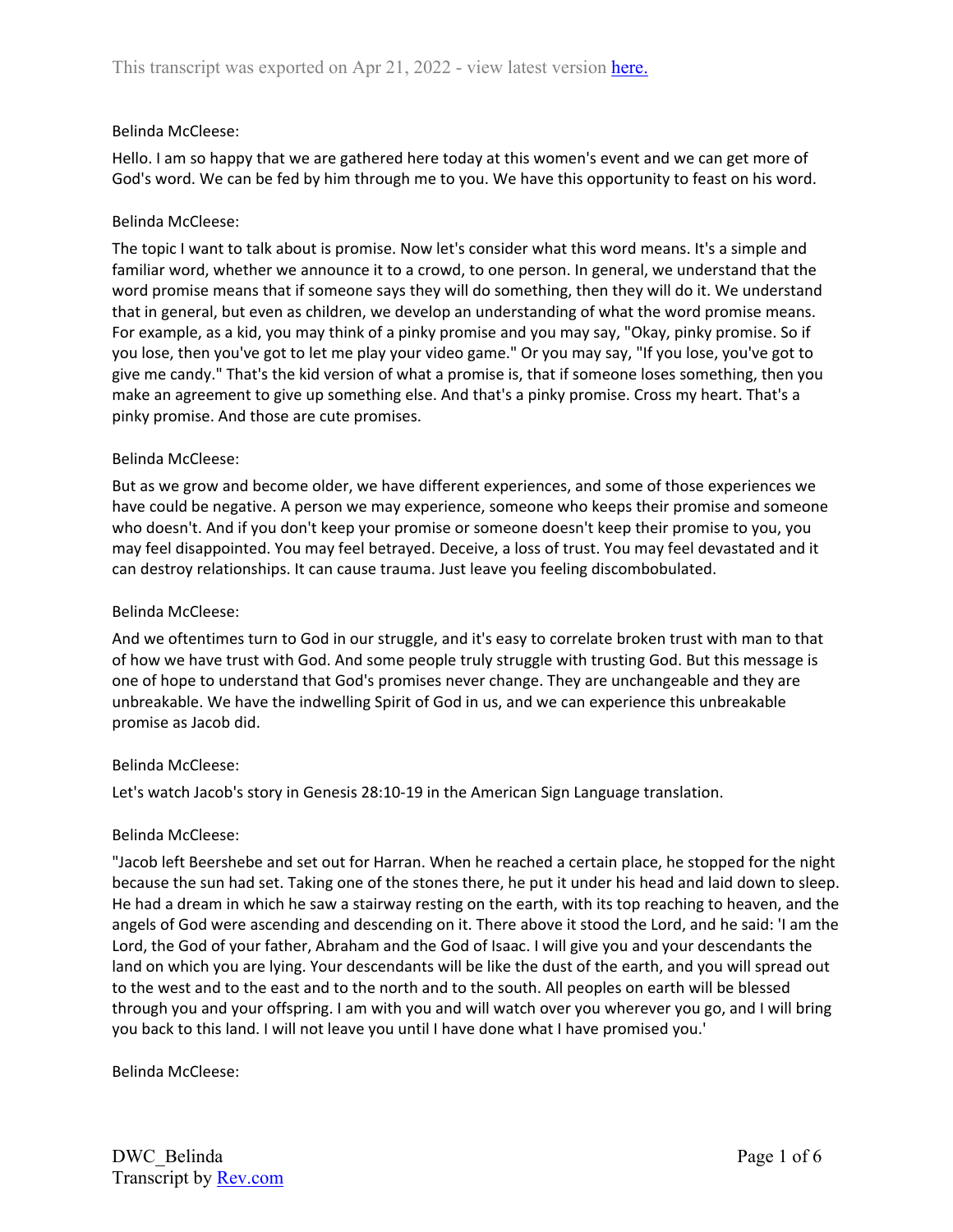"When Jacob awoke from his sleep, he thought, 'Surely the Lord is in this place, and I was not aware of it.' He was afraid and said, 'How awesome is this place! This is none other than the house of God; this is the gate of heaven.' Early the next morning, Jacob took the stone he had placed under his head and set it up as a pillar and poured oil on top of it. He called that place Bethel, though the city used to be called Luz."

# Belinda McCleese:

Now, after watching the Scripture about the story of Jacob's dream, wow, can you imagine Jacob's journey? From a friend's town to the next town, looking for a wife? But the sun began to set, and so he had to stop. And if you think back then, they didn't have any fancy hotels with nice, cushioned soft beds that you could just sink into, big beds. They didn't have an Airbnb or anything of that nature. Back then in that time, they had to sleep outside. And that's why it was common back then for Jews to travel in the different journeys that they would take. That's what they would do. And so Jacob, he saw the stone and he used this stone as a pillow, for example, a pillow, something to lay his head on.

## Belinda McCleese:

Now you may think, why would he lay on a stone? But this was common. Again, this was normal for Jews, for Hebrews to do that. They didn't travel and pack a mattress or pack a wood bed frame, or pillows, and all these other types of things that we normally pack or people pack to have comfort. They didn't have fancy hotels. They had to use what was accessible to them outside. So he found a stone. He looked for the right stone, the perfect stone. He didn't just pick any old stone, something that was hard and rough. No, he found the right stone. Took his time. One that was a perfect fit for his head. And he used that to lay his head on and go to sleep.

## Belinda McCleese:

And what happened next was during his dream, he saw the angels of the Lord descending and ascending, and he said, "Surely the Lord is here and I did not know it." And from this story, we have learned three Ps of God's unbreakable promise.

## Belinda McCleese:

The first P that I want to point out here is the presence of God, his presence. Now, it wasn't common in that time for someone to experience the presence of God. Again, during that time for the Jews, they had to experience the presence of God within the temple. At first, you would go into the temple, the first areas where you would send burnt offerings. And the next area is where they would fellowship. Breaking of bread and you have fragrances and candles and social fellowship is what happened in that next place. And then in the inner place was the holy place, the holy of holies. And you would go into that area and that's where the presence of God resided. And that was a cherished, valued place. And in that place, it was the tabernacle which held the presence of God. But as time began to progress, they developed a permanent temple for the presence of God.

## Belinda McCleese:

And so I'm reminded of for myself a few years ago, several years, actually, I went to Jerusalem and there they have the Wailing Wall. And there that's where Jews and Hebrews would come to pray. They would take slips of paper and put it in between the bricks of the Wailing Wall and they would pray and wail before the Lord, because during that time for them, they had no temple. They had no temple of where the presence of God resided. But for us, as Christians, as believers, we are the temple of God. We have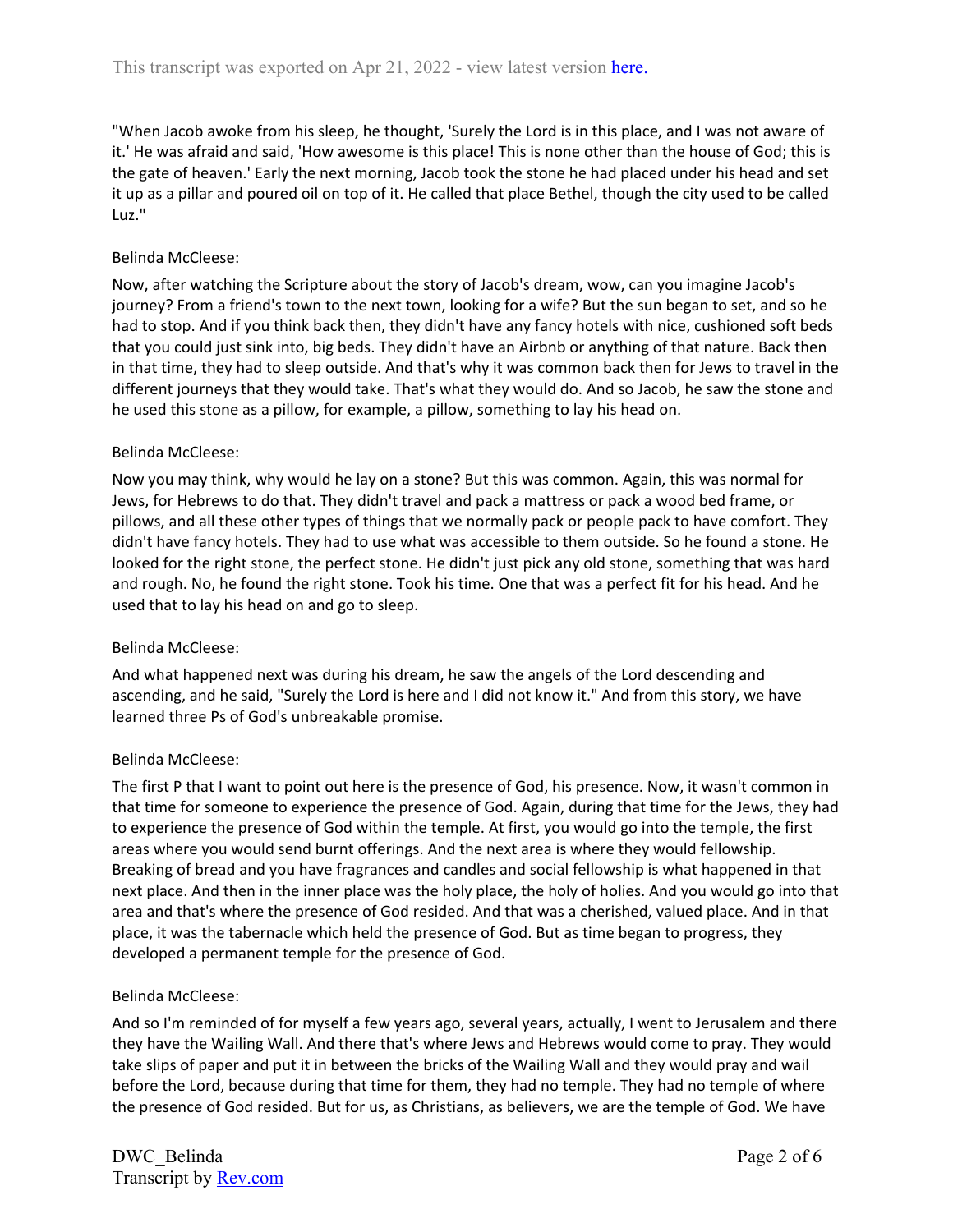the indwelling of the Holy Spirit, which means we can always experience his presence anytime. And that is so powerful. We are the living temple. If you think after Jesus died and resurrected and was in heaven, we the believers became the temple of God and have the indwelling of his Spirit, his presence. And in order to truly experience all God has for us, we must have his presence because his presence brings fullness of life. Fullness of joy, fullness of life in the presence of God is what we can experience as believers.

# Belinda McCleese:

Several years ago, a church that I attended, we were having a time of fasting and prayer, and we would gather at the church in the church building in the evening for prayer service and the pews were empty. We would walk around praying during this service. And so during that time, I chose to sit down in a pew in a time of just prayer. And as I sat there praying, I saw a vision of Jesus on a horse, crowned king, the king Jesus with this long slowing robe. And as he continued to come close to me, my body became limp and I fell down out of the pew onto the floor, face down, prorate in awe of his presence. I did not feel the same after that. I was changed. I was more aware of Jesus's presence, of the presence of God. And that in dwelled in me, helps me to understand Jacob's experience. I'll tell you a little bit more about that story later in my talk, but I want to go back to the point of the presence of God. We must have his presence.

# Belinda McCleese:

And secondly, his provision. God told Jacob, "The land on which you lie, I will give to you and your offspring." He said, "I will give you this land." Wow. Now, Jacob already knew the promise God gave to Abraham to bless the generations coming after, but he really didn't sink in. And so God had to tell Jacob directly, "You Jacob, you, your family, you will have this land." And he gave Jacob guidance. He told him where to go. He said, "You go as far as the west, as far as the east, as far north, as far south. That land I give to you." And so when we receive the promise of God, he will give us direction. He will tell us what to do. He will not leave us without instruction. He will guide us. That is the character of God.

# Belinda McCleese:

It's like the idea of a GPS. I think of when I first start thinking about, "Well, what does a GPS really mean?" And I learned that it means the global positioning system. I recently learned this, what GPS meant. Now I've used a GPS for many years. And I remember when you think GPS now is obviously what's popular. But back in the day, we had to use a map and it was tiny. You need a magnifying glass to figure out where those lines were, and it was a lot of work. And then we moved, maybe upgraded, if you will, to a book, maybe an Atlas where you could just turn the page. And it was a little bit better using a book form to try to find direction. But now we have the GPS.

# Belinda McCleese:

And so I remember when I was new to using a GPS, I was driving with one of my hearing friends. And I noticed that my hearing friend, she would say, "Turn left, turn right, go left, go left, go this way, move over." And it was just throwing me off. And she said, "Hey, it's not me. It's the GPS. I'm interpreting for the GPS." I said, "Oh, I didn't know the GPS has a voice that tells you the direction in which you should go. That is so cool." Now that I think about it, it parallels with this text. When we have the indwelling Spirit of God, his promise is to guide us.

Belinda McCleese: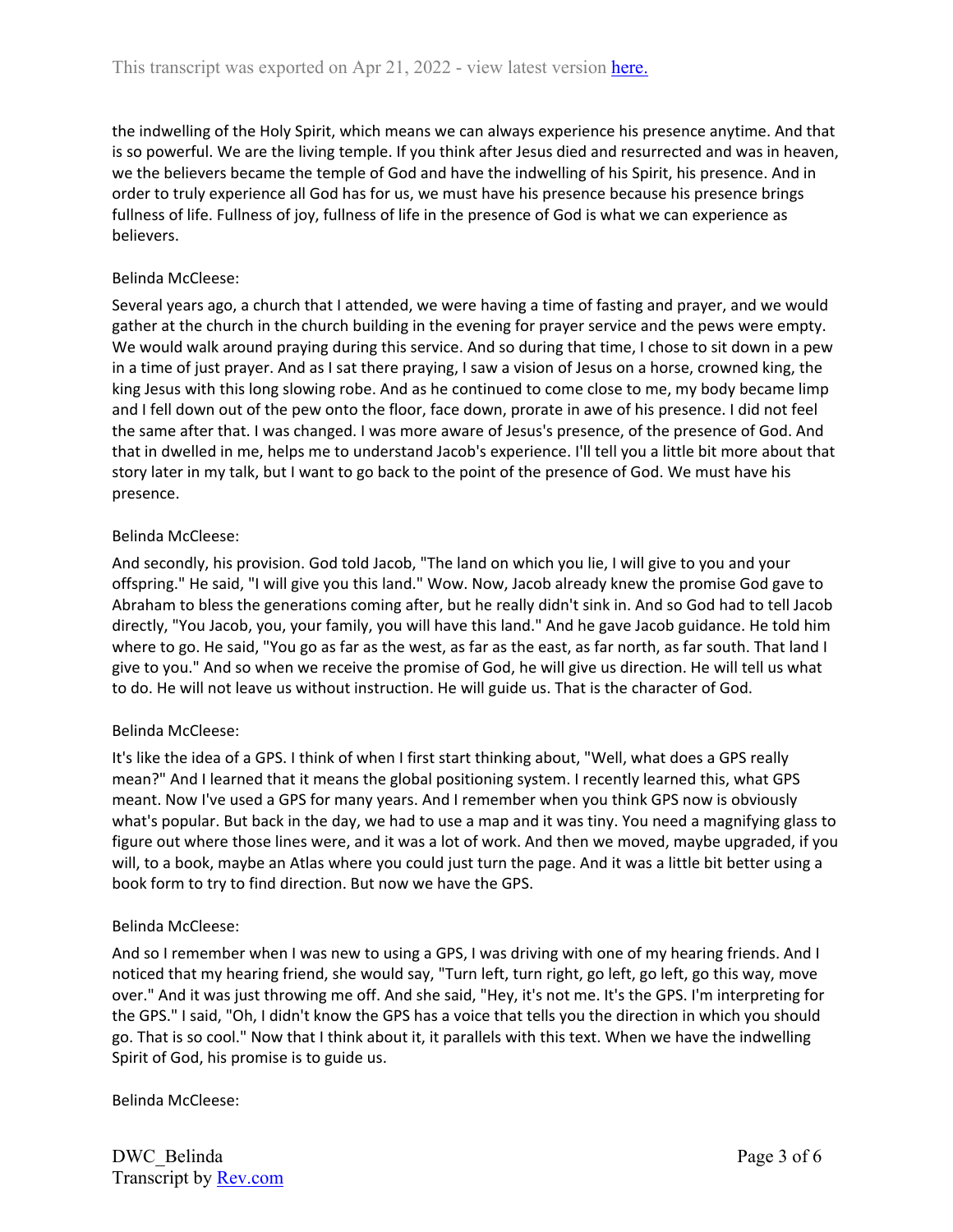The third point is the protection of the Lord. He says, "I am with you." He told this directly to Jacob. "I am with you. I will keep you wherever you go." The Lord said, "I will be with you. I will keep you. I will protect you." And when we think of these three Ps, God's provision is so gracious. His promise, these three encompassed together, shows the graciousness of God in his promises, giving us everything we need to receive his promises.

# Belinda McCleese:

I remember during a time in my life, when I was pastoring at a church, I was working with a family whose son struggled with drugs. I would often visit him in jail, encouraging him. And when he got out, he got mixed up in some gang activity and I would intercede and offer support for the family. Things were kind of getting out of control with him. And so I would visit often and work with this family. And the family informed me that the gang was getting suspicious of who I was. They were, "Who is that lady?" And the family wanted to protect me as their pastor because I lived fairly close to the church. They didn't live too far. And the gang as well, lived nearby and I could easily be found. And so I began to become fearful and concerned. I was concerned for my safety. I was overcome with fear because I knew the gang activity and what they were capable of doing. The threats, the shootings, the violence, all of those stories I was aware of. And I just really began to struggle, but God's grace helped me.

## Belinda McCleese:

I remember one time I was walking to the car and out of the blue, there was nothing in the sky. Out of the blue, a single feather floated in front of me and landed in my hand. And immediately I thought of the Scripture in Psalms 91:4. And it says, "He will cover you with his feathers, and under his wings, you will find refuge." Oh, that struck me. So I had the assurance of his protection that he was protecting me. And I felt so moved that it helped me to overcome that fear and continued to minister to this family, continued to be steadfast until he was pulled out of that gang activity. And I'm so thankful for the Lord and his faithfulness.

## Belinda McCleese:

And so back to Jacob, Jacob laying there asleep, wow. He says, "Surely the Lord is here and I was not aware of it." Jacob was changed in that moment. And remember before that, Jacob, he was in fear of his brother Esau, because Esau wanted to kill him over his birthright. Esau didn't care initially. And once Jacob was blessed with his birthright, Esau was angered and he wanted to kill Jacob. So he was living in fear. He was in fear of Esau, but after Jacob was in the presence of the Lord, did you notice that then fear turned into reverence for the Lord? His presence can destroy all fear.

## Belinda McCleese:

Now I want to also give you a New Testament example. Let's look in Mark 4:34-41. Here's the American Sign Language translation:

## Belinda McCleese:

"That day when evening came, he said to his disciples, 'Let us go over to the other side.' Leaving the crowd behind, they took him along, just as he was, in the boat. There were also other boats with him. A furious squall came up, and the waves broke over the boat, so that it was nearly swamped. Jesus was in the stern, sleeping on a cushion. The disciples woke him and said to him, 'Teacher, don't you care if we drown?' He got up, rebuked the wind and said to the waves, 'Quiet! Be still.' Then the wind died down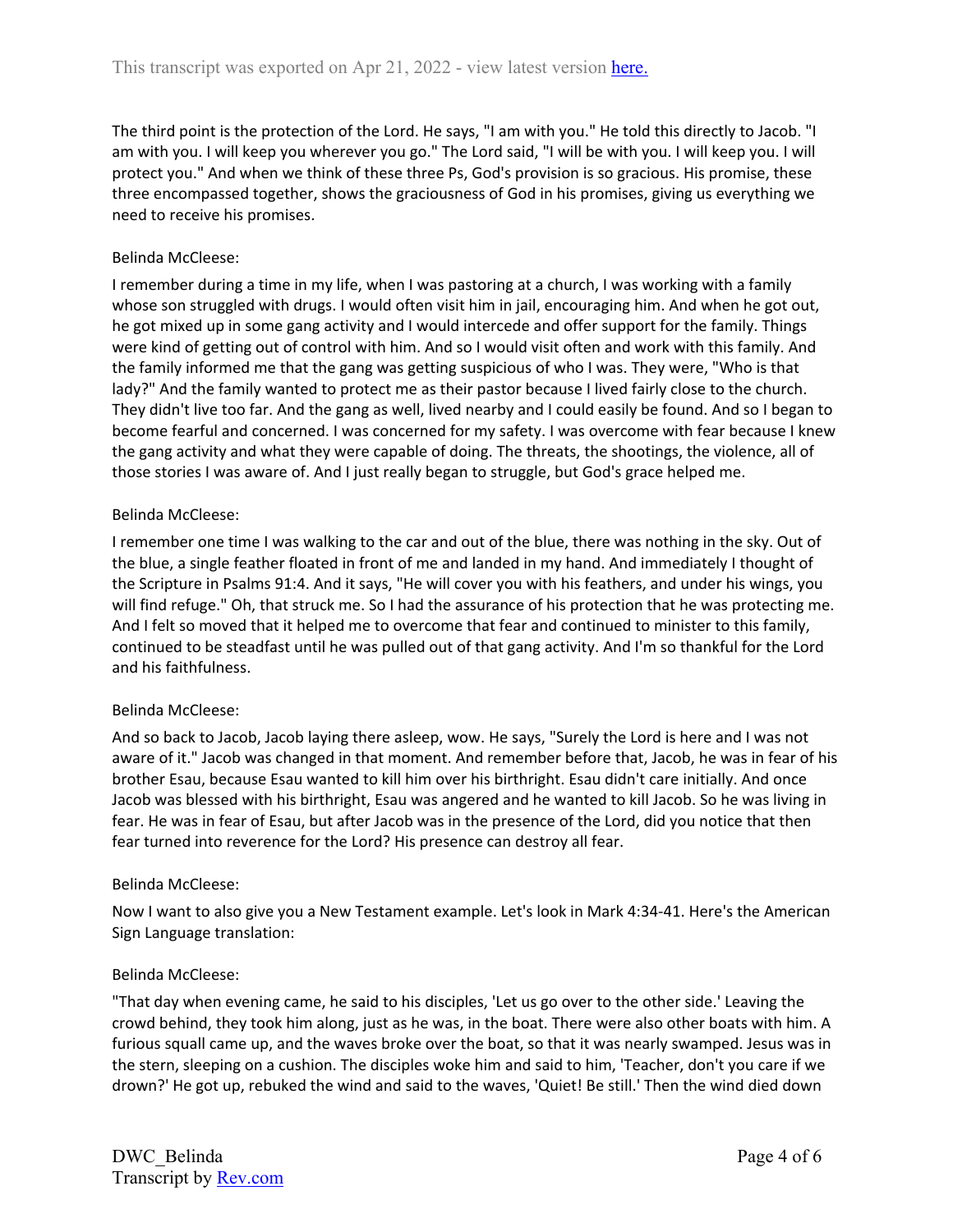and it was completely calm. And he said to the disciples, 'Why are you so afraid? Do you still have no faith?' They were terrified and asked each other, 'Who is this? Even the wind and the waves obey him.'"

### Belinda McCleese:

Oh boy, I really enjoy watching the Scripture in sign language. It's so vivid and the stories really come to life, the action. You can really see it all come to life.

### Belinda McCleese:

I want to revisit the three Ps. You have the first P as the presence of God. And clearly Jesus is there. Jesus is here. Jesus was there. The disciples experienced Jesus physically there, shared with him, prayed with him, walked with him, journeyed with him. They were there in the presence of God being Jesus. And secondly, we see in this story, the provision. Jesus said, "Let us go over to the other side of the lake. Let us go to the other side." He gave them guidance. He provided guidance and direction and instruction. He said, "This is where we are going." Remember, the promises of God always includes direction. He provides direction and clarity. They go hand in hand. Jesus's promise always gives instructions. He said, "Let us go over to the other side." He provided with his promise. He remembered a promise, he announced what was going to happen. And when the word of God comes forth, when Jesus speaks a word, you can trust it will come to pass.

## Belinda McCleese:

As the boat traveled, Jesus laid his head down on a cushion and rested. Now, Jesus, he was on this cushion. And we think about Jacob, he laid on a hard stone. You have a cushion and the stone, but listen, remember Jesus is the rock. Jesus is our rock. And so Jesus, he rested on his promise. So he slept. And if you think about the story, you saw it illustrated how vivid it was, the storms and the waves crashing into the boat where it was almost swamped. And the disciples were in fear, while Jesus all along is laying peacefully, sleeping. And when they awoke him, they said, "Do you not care?" And he commanded the storms to calm and the waves to cease. And he said to the disciples, "Why are you afraid? Where is your faith?" Their fear caused them to focus on the storms. And after they focused on the storms and Jesus commanded the storms to cease, they turned their eyes and begin to fear and reverence the Lord. That is so powerful. That is what we need. We need to experience the promise of God, where we are unshakeable.

## Belinda McCleese:

When we have his presence, his provision and his protection, all of that indwelling within us, we will be steadfast and unmovable. We will have that unbreakable promise. We can't forget this in his word. As Christians, we may struggle, but if we practice his presence, he will give us his provision. He will lead us and guide us and give us instructions. And then he will also protect us. And that is the authority that we have in God and his promises. The devil can't steal that from us. He cannot steal that from us unless we allow him to do so.

#### Belinda McCleese:

Remember, we may have fear, but we must keep our eyes focused on the right thing. We must keep our eyes focused on the Lord and reverence the Lord. He is bigger than our problems. He is bigger than our storms. He is bigger than our enemy. He is bigger than my hurt. He is bigger than anything that we go through. We surrender those things to God. And again, remember, Jacob rested on the promises of God. He rested on the rock, the promises of God. He couldn't fix it in his own way and on his own. He had to